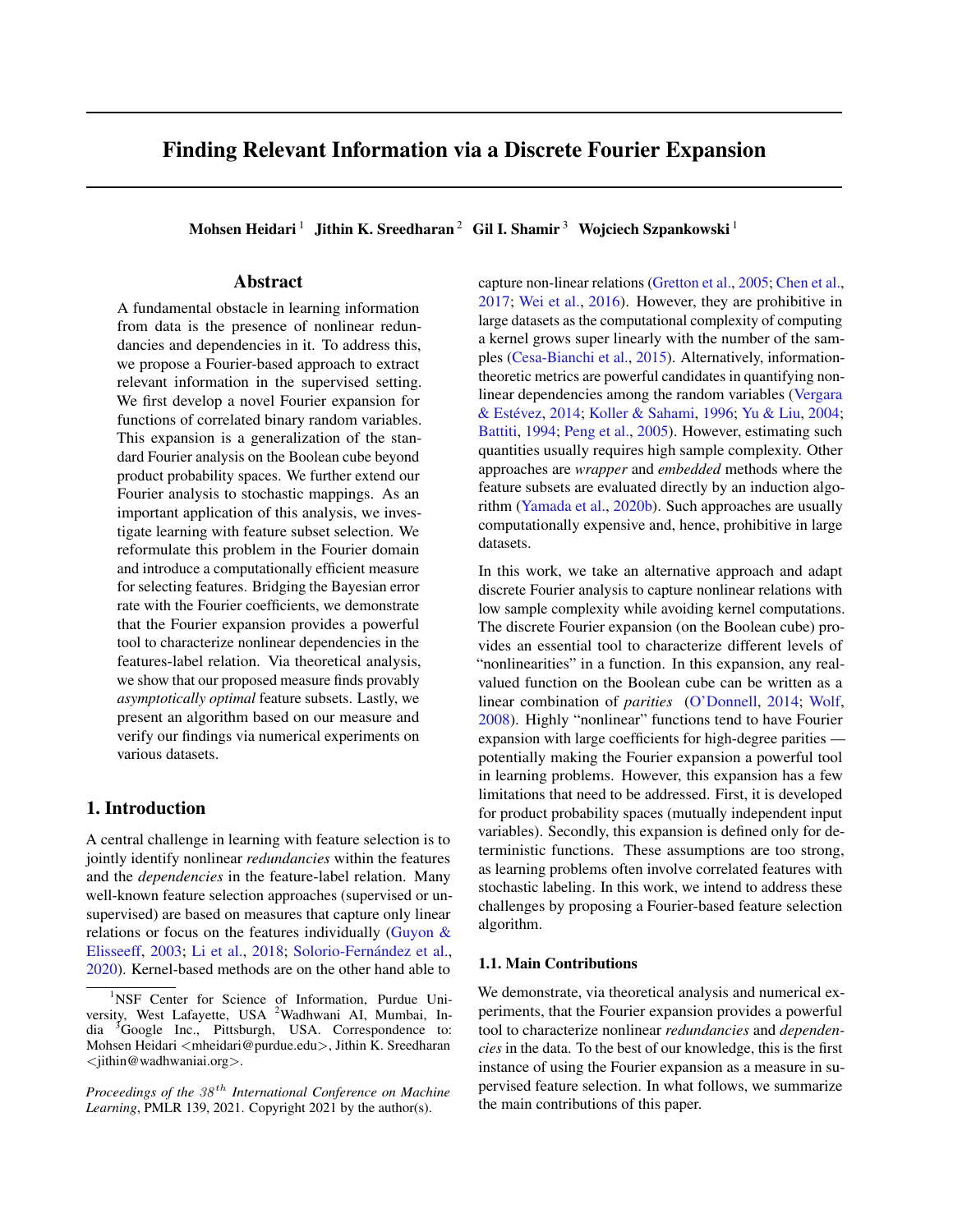Fourier expansion for correlated random variables: We develop a generalized Fourier expansion for functions of *correlated binary* random variables (Proposition [1\)](#page-2-0). For this purpose, we design a Gram-Schmidt-type orthogonalization and construct a set of orthogonal basis functions. Further, we adapt our Fourier expansion to the more general space of stochastic mappings (e.g., mappings from one probability space to another). Although this Fourier expansion is defined on the Boolean cube, our analysis applies to nonbinary features as well. We view the binary Fourier as a framework that captures a particular class of nonlinearities — those characterized via the *parities*. Our numerical results in Section [6](#page-6-0) verifies that this Fourier expansion is sufficient to capture the nonlinearities. Alternatively, we could generalize our Fourier expansion to discrete features and, based on it, design feature selection algorithms. However, such a generalization requires *character theory*, which is beyond the scope of this paper.

Measure for feature subset selection: When the featurelabel probability distribution is known, features are ideally selected based on the Bayes misclassification rate as the measure. In practice, without knowledge of this distribution, given the training set, one approach (wrapper method) is to select feature subsets that minimize the empirical error rate of a given classifier [\(Guyon & Elisseeff,](#page-9-0) [2003\)](#page-9-0).

Unlike conventional wrapper methods whose performance criteria depend on the given classifier, our measure for feature subset selection is independent of the classifier. For that, we first formulate the feature selection in an ideal setting as follows: given a parameter  $k$ , the objective is to find  $k$ features such that the misclassification rate of the Bayes classifier, restricted to  $k$  features, is minimized. We then reformulate this problem in the Fourier domain and characterize the optimal feature subset. Building upon such a formulation, we develop a measure to evaluate feature subsets. We prove that an exhaustive search based on this measure finds an asymptotically optimal feature subset when the features are binary. That is a feature subset whose Bayes misclassification rate is at most  $O(n^{-\gamma})$ ,  $\gamma \in (0, 1/2)$ , larger than that of the optimal feature subset (Theorem [2\)](#page-4-0).

Search algorithm for Fourier-based measure: Since the exhaustive search in the Fourier characterization is computationally expensive, we develop a search algorithm with fixed depth – given a depth parameter  $t$ , the idea is to evaluate only the feature subsets of size at most  $t$ . For numerical results, we usually set  $t \leq 3$ . With this approach, we propose the Supervised Fourier Feature Selection (SFFS) algorithm with computational complexity  $O(n(d + \tilde{d}^t)),$ where  $n$  is the number of the samples,  $d$  is the number of the features and  $\tilde{d}$  is the number of *non-redundant* features. Based on our numerical experiments,  $\tilde{d}$  is typically much  $\frac{2}{3}$  smaller than  $d$ . Our numerical results in Section [6](#page-6-0) show that typically  $d$  is much smaller than  $d$  (See Table [2\)](#page-7-0). Hence the overall computational complexity of SFFS is dominated by  $O(nd)$  which is linear in the size of the data.

Through our numerical experiments, we show that SFFS, even with  $t = 1$  or  $t = 2$ , performs consistently better on a variety of datasets as compared to several well-known feature selection algorithms such as mRMR [\(Peng et al.,](#page-10-4) [2005\)](#page-10-4), Mutual Information [\(Kraskov et al.,](#page-9-7) [2011\)](#page-9-7), RFS [\(Nie](#page-10-8) [et al.,](#page-10-8) [2010\)](#page-10-8), CCM [\(Chen et al.,](#page-9-3) [2017\)](#page-9-3), and ReliefF [\(Kira &](#page-9-8) [Rendell,](#page-9-8) [1992\)](#page-9-8) (See Section [6\)](#page-6-0). We thus overcome two wellknown demerits of wrapper methods for feature selection that limit their usage in practice – heavy dependency on the predictive performance of the learning algorithm and huge search space.

Notations: As a shorthand, in this paper, for any natural number m, the set  $\{1, 2, \dots, m\}$  is denoted by  $[m]$ . Also, for any subset  $\mathcal{J} \subseteq [d]$  with ordered elements  $\{j_1, j_2, \cdots, j_k\}$  $j_k$ , the vectors  $(X_{j_1}, X_{j_2}, \dots, X_{j_k})$  and  $(x_{j_1}, x_{j_2}, \dots, x_{j_k})$  $x_{j_k}$ ) are denoted, respectively, by  $\mathbf{X}^{\mathcal{J}}$  and  $\mathbf{x}^{\mathcal{J}}$ . For any pair of functions  $g_1, g_2$  denote  $\langle g_1, g_2 \rangle_D = \mathbb{E}_D[g_1(\mathbf{X})g_2(\mathbf{X})],$ where  $D$  is the distribution of the input variables.

# <span id="page-1-1"></span>2. Optimal Feature Selection: A Fourier Perspective

We consider the learning problem with  $d$  real-valued features and with labels taking values from  $\{-1, 1\}$ . We restrict ourselves to binary classification with  $0 - 1$  loss function for convenience in presenting the theoretical results. In this case, the expected loss is the *misclassification* probability.

The features  $\mathbf{X} \in \mathbb{R}^d$  and the label  $Y \in \{-1, 1\}$  are generated according to an unknown distribution D. Available are  $n$  independent and identically distributed (i.i.d.) instances

$$
S_n = \{ (\mathbf{x}(i), y(i)), i = 1, 2, ..., n \}
$$

<span id="page-1-0"></span>,

generated from a fixed, but unknown, distribution D.

We describe the feature selection problem by first defining the optimum feature subset and the minimum *misclassification* probability in the ideal setting, where D is known. For a feature subset  $\mathcal{J} \subseteq [d]$ , the minimum attainable mislabeling probability is obtained from

$$
L_D(\mathcal{J}) = \min_{g \in \mathcal{G}_k} \mathbb{P}_{(\mathbf{X}, Y) \sim D} \{ Y \neq g(X^{\mathcal{J}}) \}, \qquad (1)
$$

where  $\mathcal{G}_k$  is the collection of all functions on  $\mathbb{R}^k$ . Then, given  $k \leq d$ , the optimum feature subset  $\mathcal{J}^*$  and the minimum loss are defined as

$$
\mathcal{J}^* = \underset{\mathcal{J} \subseteq [d], |\mathcal{J}| = k}{\arg \min} L_D(\mathcal{J}), \qquad L_D^*(k) = L_D(\mathcal{J}^*). \tag{2}
$$

In agnostic settings, where only a training dataset is available, the above optimization is not feasible to solve. Instead, an intermediate measure  $M_n$  is defined to evaluate feature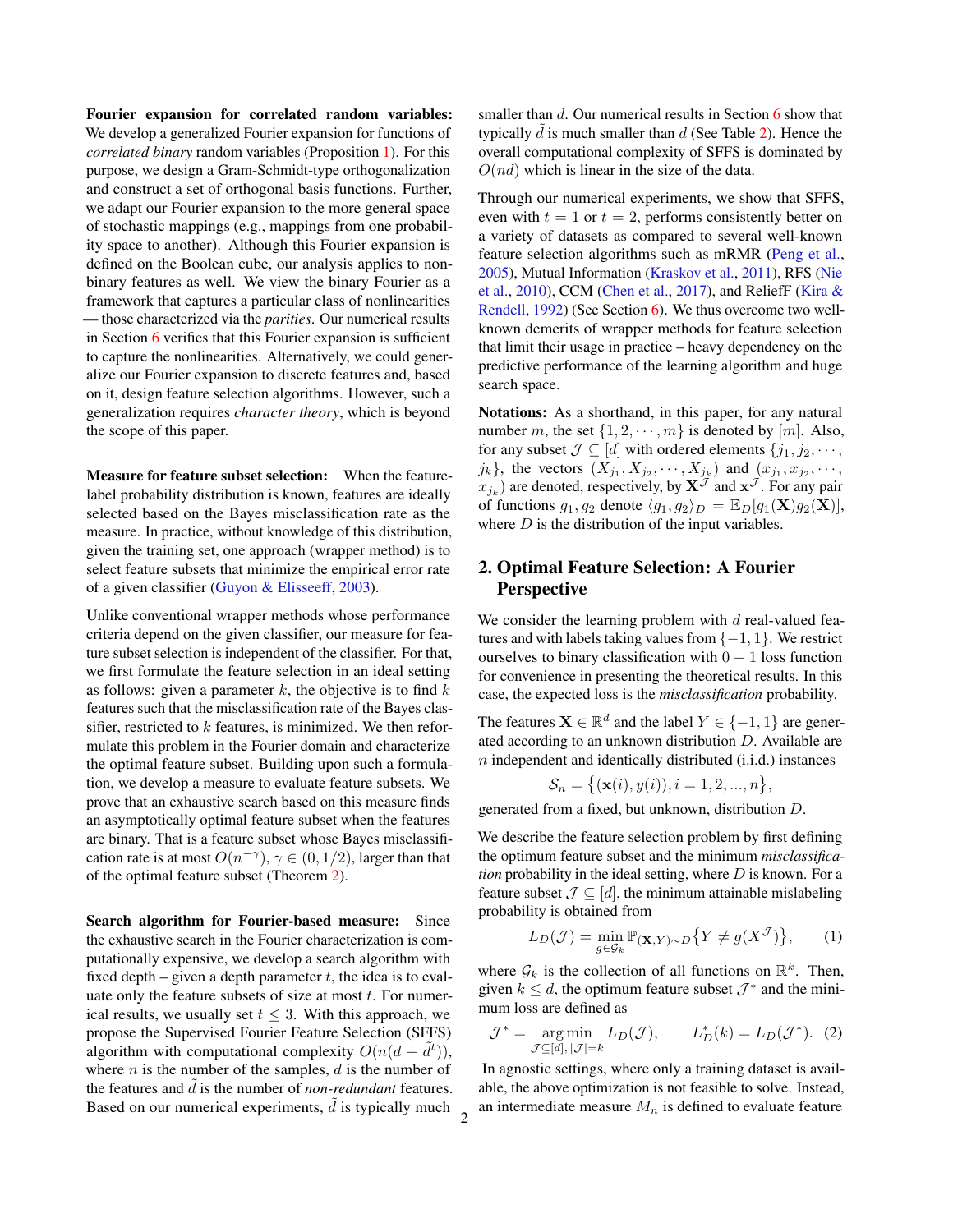subsets using the training instances. Then, feature selection using the measure  $M_n$  is modeled by the following optimization

$$
\hat{\mathcal{J}}_n = \operatorname*{arg\,min}_{\mathcal{T} \in \mathsf{T}_k} M_n(\mathcal{T}),
$$

where  $\mathsf{T}_k$  is a collection of feature subsets with at most k-elements.

Our objective is to propose a measure  $M_n$  so that mislabeling probability based on  $\hat{\mathcal{J}}_n$  be as close as possible to  $L_D(\mathcal{J}^*)$  with the optimal feature subset  $\mathcal{J}^*$ . For that, we first represent the problem in the Fourier domain.

### 2.1. Fourier Expansion for Functions of Correlated Boolean Random Variables

The main ingredient for our learning approach is a Fourier expansion that incorporates correlated binary random variables. We first present an overview of the standard Fourier expansion on the Boolean cube [\(O'Donnell,](#page-10-6) [2014;](#page-10-6) [Wolf,](#page-10-7) [2008\)](#page-10-7). It states that any bounded function  $g : \{-1,$  $1$ <sup>d</sup>  $\rightarrow \mathbb{R}$  can be written as a linear combination of *monomials*, as in the following

$$
g(\mathbf{x}) = \sum_{\mathcal{S} \subseteq [d]} \mathbf{g}_{\mathcal{S}} \mathbf{x}^{\mathcal{S}}, \qquad \forall \mathbf{x} \in \{-1, 1\}^d,
$$

where  $\mathbf{x}^{\mathcal{S}} = \prod_{j \in \mathcal{S}} x_j$ , and  $\mathbf{g}_{\mathcal{S}} \in \mathbb{R}$  are called the *Fourier coefficients*. Further, such coefficients are calculated as

$$
\mathbf{g}_{\mathcal{S}} = \frac{1}{2^d} \sum_{\mathbf{x} \in \{-1,1\}^d} g(\mathbf{x}) \mathbf{x}^{\mathcal{S}}.
$$

This expansion is suitable when the probability distribution of the features is uniform over  $\{-1,1\}^d$ . Hence, it finds its applications in many computational learning problems such as [\(Linial et al.,](#page-9-9) [1993;](#page-9-9) [Mossel et al.,](#page-9-10) [2003;](#page-9-10) [Heidari et al.,](#page-9-11) [2019\)](#page-9-11). However, we need a more sophisticated Fourier expansion incorporating non-uniform distributions for other learning problems such as feature selection. For that, we construct a set of orthogonal parity functions. Based on that, we establish our Fourier expansion for functions of correlated binary random variables.

<span id="page-2-0"></span>Proposition 1 (Correlated Fourier Expansion). *Let*  $D_X$ *be any probability distribution on*  ${-1, 1}$ <sup>*d</sup>. Then there are*</sup> *a set of orthonormal parity functions*  $\psi_{\mathcal{S}}, \mathcal{S} \subseteq [d]$  *such that any bounded function*  $g: \{-1,1\}^d \to \mathbb{R}$  *is decomposed as* 

$$
g(\mathbf{x}) = \sum_{\mathcal{S} \subseteq [d]} g_{\mathcal{S}} \psi_{\mathcal{S}}(\mathbf{x}),
$$

*for all for all*  $\mathbf{x} \in \{-1, 1\}^d$  except a measure-zero subset. *Further, the coefficients*  $g_S$  *are unique and obtained from*  $g_{\mathcal{S}} = \mathbb{E}_{D_X}[g(\mathbf{X})\psi_{\mathcal{S}}(\mathbf{X})].$ 

**Proof idea:** We start by centralizing and normalizing the input random variables. Let  $\mu_j$  and  $\sigma_j$  be the mean and standard-deviation of each input random variable  $X_j, j \in \mathcal{S}$ 

 $[d]$ . Suppose that these random variables are non-trivial, that is  $\sigma_j > 0$  for all  $j \in [d]$ . For any subset  $S \subseteq [d]$  defined

$$
\chi_{\mathcal{S}}(\mathbf{x}) \stackrel{\Delta}{=} \prod_{j \in \mathcal{S}} \frac{x_j - \mu_j}{\sigma_j}, \quad \text{for all } \mathbf{x} \in \{-1, 1\}^d.
$$

Note that  $\chi_{\mathcal{S}}$ 's are not orthogonal because  $X_j$ 's are correlated. That said, we construct our Fourier expansion by designing a Gram-Schmidt-type procedure to make these parities orthogonal. Then, we use this basis to develop our Fourier expansion for functions of correlated random variables. The orthogonalization process is explained in the following.

**Orthogonalization process:** Fix the following ordering for all subsets of  $[d]$ :

$$
\emptyset, \{1\}, \{2\}, \{1, 2\}, \{3\}, \{1, 3\}, \{2, 3\}, \{1, 2, 3\}, \cdots, [d].
$$
\n(3)

We apply the orthogonalization process on  $\chi_{\mathcal{S}_i}$  with the above ordering. The first orthogonalized parity is given by  $\psi_{\emptyset}(\mathbf{x}) = 1$  for all  $\mathbf{x} \in \{-1, 1\}^d$ . Then, the orthogonalized parity corresponding to the ith subset is obtained from the following operation:

<span id="page-2-2"></span><span id="page-2-1"></span>
$$
\tilde{\psi}_{S_i} \equiv \chi_{S_i} - \sum_{j=1}^{i-1} \langle \psi_{S_j}, \chi_{S_i} \rangle_D \psi_{S_j},
$$
\n
$$
\psi_{S_i} \equiv \begin{cases}\n\frac{\tilde{\psi}_{S_i}}{\|\tilde{\psi}_{S_i}\|_{2,D}} & \text{if } \|\tilde{\psi}_{S_i}\|_{2,D} > 0 \\
0 & \text{otherwise.} \n\end{cases}
$$
\n(4)

where  $\|\tilde{\psi}_{S_i}\|_{2,D} = \sqrt{\langle \tilde{\psi}_{S_i}, \tilde{\psi}_{S_i} \rangle_D}$ . By construction, the resulted nontrivial parities  $\psi_{\mathcal{S}_i}$ 's are orthonormal, that is  $\langle \psi_{\mathcal{S}_i}, \psi_{\mathcal{S}_j} \rangle_D = 0$  for  $i \neq j$  and  $\langle \psi_{\mathcal{S}_i}, \psi_{\mathcal{S}_i} \rangle_D = 1$  if  $\psi_{\mathcal{S}_i}$  is not trivial.

The rest of the argument, given in the Supplementary Material, follows by showing that  $\psi_{\mathcal{S}}$ 's span the space of all bounded functions.  $\Box$ 

Different orderings of subsets of [d] result in different orthogonalized parities. The standard ordering in [\(3\)](#page-2-1) is beneficial to our problem. Depending on the statistics of the features, the number of non-trivial parities ranges from 1 to  $2<sup>d</sup>$ . On one extreme, if the features are mutually independent, then  $\psi_{\mathcal{S}_i} = \chi_{\mathcal{S}_i}$ . On the other extreme, if the features are trivial, then  $\psi_{\mathcal{S}_i} = 0$  for  $i > 1$ , and hence there is only one non-trivial parity.

Among the trivial parities, there might be sets of singleelement ones  $\psi_{\{j\}}$ . The features  $j \in [d]$  for which  $\psi_{\{j\}}$ is trivial do not appear in the Fourier expansion. Hence, they can be removed as they are statistically redundant. Based on this argument, for the feature selection problem in [\(2\)](#page-1-0), the optimal feature subset  $\mathcal{J}^*$  does not contain any of the redundant features. Hence, we search over feature subsets corresponding to non-trivial parities only. This is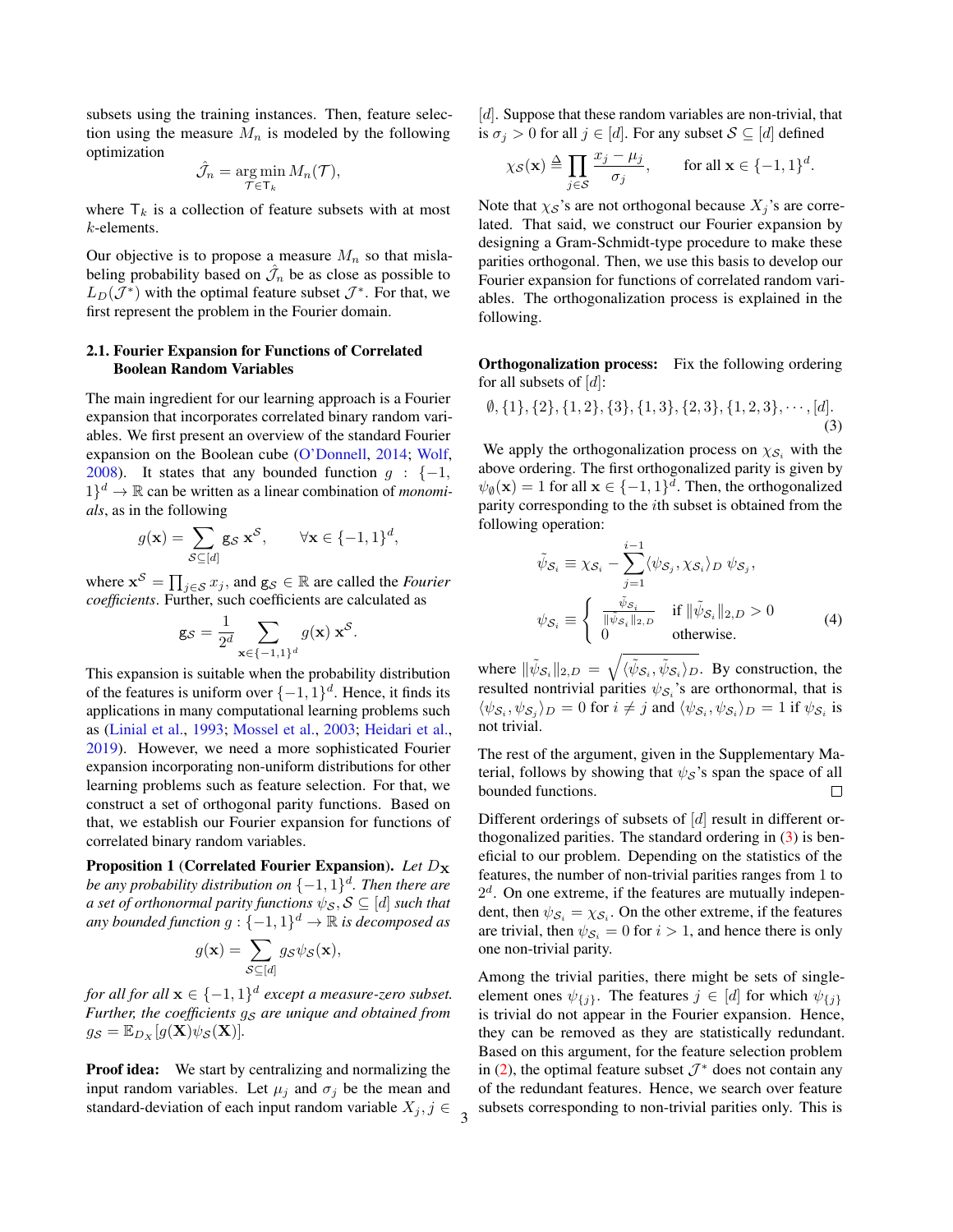done automatically with the orthogonalization process. We use this argument when proposing Procedure [1](#page-5-0) (FOURIER-ORTH).

Contrary to our Fourier expansion, which is established only for binary features, the orthogonalization process is not restricted to such an assumption. Because, by construction, the orthogonalized parities are orthonormal for any value domain  $\mathcal{X} \subset \mathbb{R}^d$ . If  $\mathcal{X} = \{-1, 1\}^d$ , then the parities span the space of all function on  $X$ ; otherwise, they span a *subspace* of such functions. We clarify this in the following example.

**Example 1.** *Set*  $d = 3$  *and let*  $X_1$  *and*  $X_2$  *be independent random variables with Gaussian distribution* N(0, 1)*. Suppose*  $X_3 = X_1 X_2$  *with probability one. There are eight standard parities, one for each subsets, as*

$$
1, x_1, x_2, x_1x_2, x_3, x_1x_3, x_2x_3, x_1x_2x_3.
$$

*By performing the orthogonalization process, as in* [\(4\)](#page-2-2)*, there are only four non-trivial orthogonalized parities as*

$$
\psi_{\emptyset} = 1, \ \psi_{\{1\}} = x_1, \ \psi_{\{2\}} = x_2, \ \psi_{\{1,2\}} = x_1 x_2.
$$

The rest of the parities are zero, because  $\| \tilde{\psi}_{\mathcal{S}} \|_2 = 0$  for any *of the subsets* {3}, {1, 3}, {2, 3}, {1, 2, 3}*.*

*Now, suppose we change the relation of*  $X_3$  *to*  $X_3$  =  $sign[X_1X_2]$ *. In this case, after the orthogonalization process, there are eight non-trivial parities. For instance, it is not difficult to check that*  $\tilde{\psi}_{\{3\}} = x_3 - \frac{2}{\pi}x_1x_2$ . Hence,  $\|\tilde{\psi}_{\{3\}}\|_2 > 0$ , *implying that*  $\psi_{\{3\}}$  *is not redundant.* 

We view our binary Fourier as a framework that captures a particular class of nonlinearities characterized via orthogonalized parities. Our numerical experiments confirm that such an approximation is sufficient in many real-world datasets.

Remark 1. *We note that the orthogonalization process detailed in this section is different from conventional polynomial kernel methods for dimension reduction. Our orthogonalization method incorporates the underlying distribution of the features and outputs the basis for Fourier expansion, thus characterizing the optimal Bayes error rate (given later in Theorem [1\)](#page-3-0). Further, this orthogonalization is suitable for feature selection as it does not mix the features.*

#### 2.2. Fourier Model

Next, we use the Fourier expansion in the previous section and develop a representation of  $L_D^*(k)$  in the Fourier domain. The Fourier expansion in the previous section is defined for deterministic functions. The labeling in the feature selection problem is not necessarily a function of the features. Rather, it is a stochastic mapping  $Y$ . That said, we extend the Fourier expansion to such mappings.

We proceed by characterizing the Bayes predictor via the

4

Fourier expansion. Finally, we present the following results with the proofs provided in the Supplementary Material.

<span id="page-3-1"></span>Lemma 1. *Let* J *be the subset of the selected features.* Then, the Bayes predictor of the label from observation  $\mathbf{x}^{\mathcal{J}}$ *is given by*  $sign[f^{\subseteq J}(x^J)]$ , *where*  $f^{\subseteq J}$  *is a real-valued function on* {−1, 1} |J | *admitting the Fourier expansion*

<span id="page-3-3"></span>
$$
f^{\subseteq \mathcal{J}}(\mathbf{x}^{\mathcal{J}}) \triangleq \sum_{\mathcal{S} \subseteq \mathcal{J}} f_{\mathcal{S}} \psi_{\mathcal{S}}(\mathbf{x}^{\mathcal{J}}),
$$
 (5)

where  $\psi_{\mathcal{S}}$ 's are the parities resulted from the orthogonaliza*tion with respect to*  $\mathcal{J}$  *and*  $f_{\mathcal{S}} = \mathbb{E}_D[Y \psi_{\mathcal{S}}(\mathbf{X})]$ *.* 

Based on this result, we characterize  $L_D^*(k)$  in the Fourier domain and find the optimal Feature subset.

<span id="page-3-0"></span>Theorem 1. *The minimum attainable misclassification probability equals to*

<span id="page-3-4"></span>
$$
L_D^*(k) = \frac{1}{2} \left[ 1 - \max_{\mathcal{J} \subseteq [d], |\mathcal{J}| = k} \| f^{\subseteq \mathcal{J}} \|_{1,D} \right],\qquad(6)
$$

where  $D$  is the feature-label distribution over  $\{-1,1\}^{d+1}$ . *Further, an optimal* k*-variable predictor of the labels is* given by the function  $\text{sign}[f^{\subseteq J^*}(\mathbf{x})]$ , where  $J^*$  is an opti*mal feature subset that maximizes the* 1*-norm expression above.*

The proof of Lemma [1](#page-3-0) and Theorem 1 are provided in Section **[B](#page-1-1)** and **[C](#page-3-2)** of Supplementary Material.

### <span id="page-3-2"></span>3. A Measure for Feature Selection

The previous section provides the characterization in the ideal setting where D, the statistics of the features and labels, is known. Next, we leverage this characterization to the agnostic setting and present a measure for feature selection.

We only have access to  $n$  i.i.d. training samples drawn from an unknown but fixed  $D$ . Based on Theorem [1,](#page-3-0) we define  $M_n(\mathcal{J})$  to be an empirical estimate of  $||f^{\subseteq \mathcal{J}}||_1$ . Therefore, if the estimations are accurate enough, then maximizing  $M_n$  leads to a feature subset  $\hat{\mathcal{J}}$  for which  $L_D(\hat{\mathcal{J}})$  is close to the optimal loss  $L_D(\mathcal{J}^*)$  as in [\(2\)](#page-1-0). In what follows, we describe the derivation of  $M_n$  in three steps:

Step 1: First, we perform an empirical orthogonalization. Let  $\hat{D}_n$  be the empirical distribution of the training set  $\mathcal{S}_n$ , that is  $\hat{D}_n(\mathbf{x}, y) = \frac{1}{n}$  if  $(\mathbf{x}, y) \in \mathcal{S}_n$ , and zero otherwise. We get the empirical version of our results by replacing D with  $\hat{D}_n$ . In particular, Proposition [1,](#page-2-0) and the orthogonalization in [\(4\)](#page-2-2). We elaborate on this step in Section [4.1.](#page-4-1) Let  $\widehat{\psi}_{\mathcal{S}}$  denote the parities resulted from the orthogonalization with respect to  $\hat{D}_n$ . By construction, these functions are orthonormal with respect to  $\hat{D}_n$ .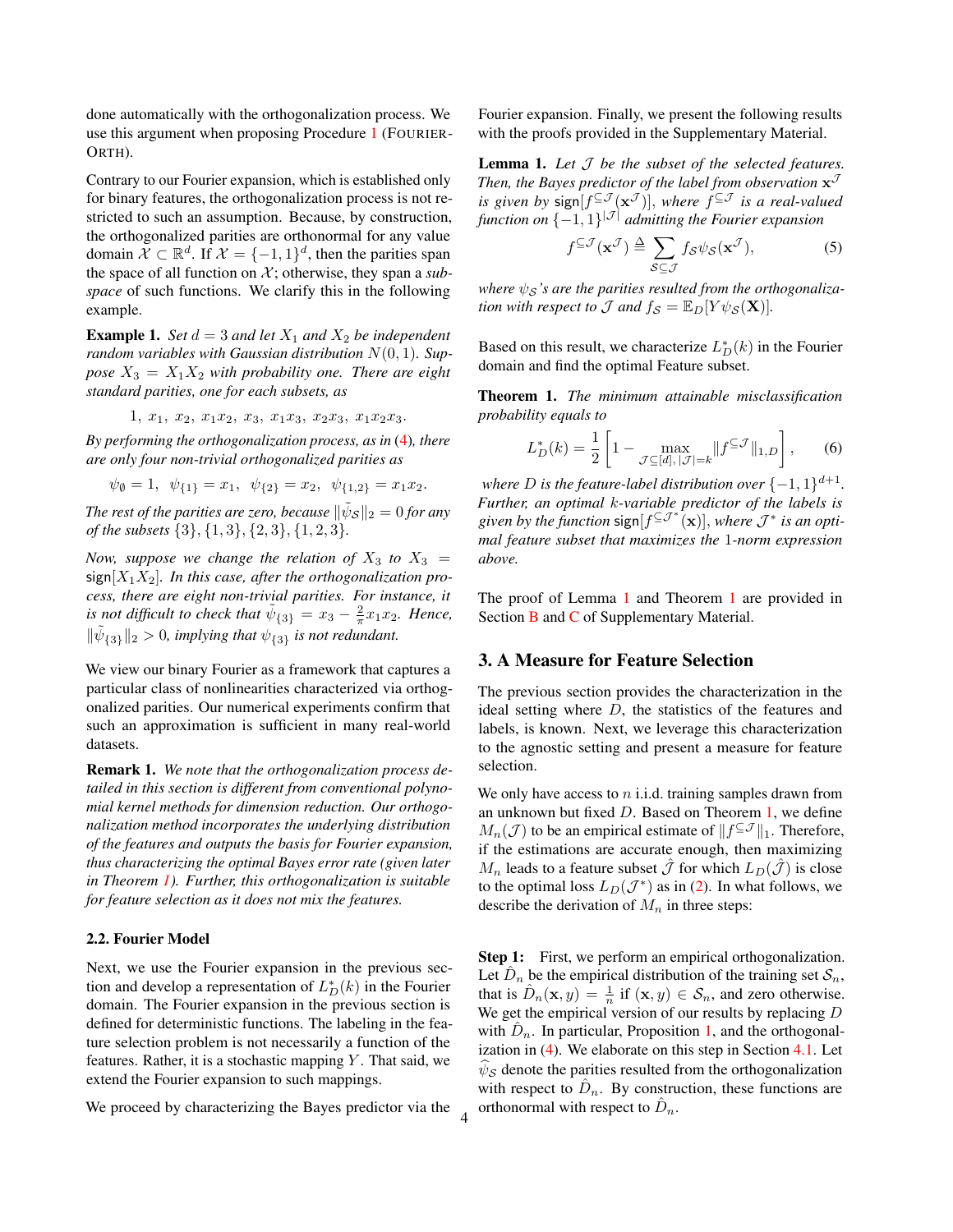Step 2: Next, we construct the estimate of the function  $f^{\subseteq J}$  as in [\(5\)](#page-3-3). For that we calculate the following

$$
\hat{f}_{\mathcal{S}} = \mathbb{E}_{\hat{D}_n}[Y\widehat{\psi}_{\mathcal{S}}(\mathbf{X})] = \frac{1}{n}\sum_i y_i \widehat{\psi}_{\mathcal{S}}(\mathbf{x}_i).
$$

Once the empirical parities and the Fourier coefficients  $\hat{f}_{\mathcal{S}}$ are calculated, the estimation of the projection function  $f^{\subseteq J}$ is obtained from the equation

$$
\hat{f}^{\subseteq \mathcal{J}}(\mathbf{x}) \triangleq \sum_{\mathcal{S} \subseteq \mathcal{J}} \hat{f}_{\mathcal{S}} \hat{\psi}_{\mathcal{S}}(\mathbf{x}).
$$

**Step 3:** When  $\hat{f} \subseteq \mathcal{J}$  is obtained, the next step is to approximate  $\|\hat{f}^{\subseteq} \mathcal{J}\|_1$ . By definition,  $\|\hat{f}^{\subseteq} \mathcal{J}\|_1 \triangleq \mathbb{E}_{\mathbf{X}}[|\hat{f}^{\subseteq} \mathcal{J}(\mathbf{X})|].$ Hence, naturally, the estimation of this quantity is obtained by the empirical averaging

$$
\frac{1}{n}\sum_{i=1}^n\big|\widehat{f}^{\subseteq\mathcal{J}}(\mathbf{x}(i))\big|.
$$

Since we use the same training samples to obtain both  $\hat{f}^{\subseteq J}$ and its empirical 1-norm, these two quantities are correlated. Hence, the above estimation is possibly biased. That said, we make a correction and define our measure  $M_n$  as in the following

$$
M_n(\mathcal{J}) = \|\widehat{f^{\subseteq \mathcal{J}}}\|_1 \stackrel{\triangle}{=} \frac{1}{n-1} \sum_{i=1}^n \left| \sum_{\mathcal{S} \subseteq \mathcal{J}} \widehat{f}_{\mathcal{S}} \widehat{\psi}_{\mathcal{S}}(\mathbf{x}(i)) - \frac{1}{n} y(i) (\widehat{\psi}_{\mathcal{S}}(\mathbf{x}(i)))^2 \right|.
$$
\n(7)

This correction is done by subtracting the quantity

$$
\frac{1}{n}y(i)\big(\widehat{\psi}_{\mathcal{S}}(\mathbf{x}(i))\big)^2.
$$

We use  $M_n(\mathcal{J})$  as an estimate of  $||f^{\subseteq \mathcal{J}}||_1$ . It can be shown that this estimator is asymptotically unbiased (See Lemma [D.1](#page-3-1) in Supplementary Material), that is

$$
\lim_{n\to\infty}\Big|\mathbb{E}_{\mathcal{S}_n\sim D^n}[M_n(\mathcal{J})] - \|f^{\subseteq\mathcal{J}}\|_1\Big|=0.
$$

We conclude this section by presenting our analysis for the proposed measure. We note here that in our problem the function  $f^{\subseteq \mathcal{J}}$  is not necessarily bounded. Hence, the standard concentration inequalities such as Rademacher complexity do not apply. We address this issue and prove the following theorem.

<span id="page-4-0"></span>**Theorem 2.** Let  $\hat{\mathcal{J}}_n$  be the feature subset maximizing  $M_n$ *over all binary feature subsets with* k *elements. Let* J ∗ *be the optimum feature subset as in* [\(6\)](#page-3-4)*. Then, given any*  $\delta \in (0, 1)$ , with probability at least  $(1 - \delta)$ , the following *bound holds*

$$
L_D(\hat{\mathcal{J}}_n) \le L_D(\mathcal{J}^*) + \sqrt{\frac{\lambda(k)}{n-1} \log(\frac{d}{\delta})} + O(n^{-\gamma}),
$$

where  $\gamma \in (0, 1/2)$  and  $\lambda(k) = 8 k2^{2k} c_k^2$ , with  $c_k \triangleq$ 

 $\max_{\substack{S \subseteq [d], |\mathcal{S}| \leq k}} ||\psi_{\mathcal{S}}||_{\infty}^2$ .

The exhaustive search over all  $k$ -element feature subsets is computationally expensive. Hence, in the next section, we present a few approximation methods and propose our algorithm.

### 4. Proposed Algorithm

We build upon our Fourier expansion and propose our Supervised Fourier Feature Selection (SFFS) algorithm. To reduce the computational complexity, we propose a few approximations. We start with approximating the orthogonalization process.

#### <span id="page-4-1"></span>4.1. Implementing the Orthogonalization

We propose a recursive formula to perform the orthogonalization. Let  $b_{j,i} = \langle \chi_{\mathcal{S}_j}, \chi_{\mathcal{S}_i} \rangle$ , and define  $a_{j,i} = \langle \psi_{\mathcal{S}_j}, \chi_{\mathcal{S}_i} \rangle$ . With this notation,  $\tilde{\psi}_{\mathcal{S}_i}$  in [\(4\)](#page-2-2) can be written as

$$
\tilde{\psi}_{\mathcal{S}_i} = \chi_{\mathcal{S}_i} - \sum_{j
$$

Hence, we only need to compute  $a_{j,i}$ 's. Note that since  $\psi_{\mathcal{S}_i}$ 's are orthonormal, then we obtain that

<span id="page-4-2"></span>
$$
\|\tilde{\psi}_{\mathcal{S}_i}\|_2^2 = b_{i,i} - \sum_{j
$$

<span id="page-4-3"></span>Further, the coefficients  $a_{j,i}$  can be calculated recursively as

$$
a_{j,i} = \frac{1}{\sqrt{b_{j,j} - \sum_{r < j} a_{r,j}^2}} \left( b_{j,i} - \sum_{\ell < j} a_{\ell,j} a_{\ell,i} \right). \tag{8}
$$

With this formula, we first compute an empirical estimate of  $b_{j,i}$ 's, denoted by  $b_{j,i}$ . Hence, given the training samples, we compute

$$
\hat{b}_{j,i} = \frac{1}{n} \sum_{\ell} \chi_{\mathcal{S}_j}(\mathbf{x}_{\ell}) \chi_{\mathcal{S}_i}(\mathbf{x}_{\ell}).
$$

Then, we compute an estimation of  $a_{j,i}$ 's (denoted by  $\hat{a}_{j,i}$ ) by calculating [\(8\)](#page-4-2) with  $b_{j,i}$  and  $a_{j,i}$  replaced by  $\tilde{b}_{j,i}$  and  $\hat{a}_{j,i}$ , receptively. This approach is presented in Procedure [1](#page-5-0) with additional approximation techniques explained below:

First, we approximate [\(4\)](#page-2-2) by declaring  $\hat{\psi}_{\mathcal{S}}$  as trivial, if  $\|\tilde{\psi}_{\mathcal{S}}\|_2 \leq \epsilon$ , where  $\epsilon \in (0,1)$  is a parameter. As a result, we declare a feature j to be redundant if  $\|\tilde{\psi}_{\{j\}}\|_2 \leq \epsilon$ . In our earlier work, we show in [\(Heidari et al.,](#page-9-12) [2021\)](#page-9-12) that the FOURIER-ORTH can be used as a standalone unsupervised feature selection algorithm.

Further, we apply a fixed-depth search and limit the size of the subsets involved in the orthogonalization. Given a parameter  $t \leq d$ , the orthogonalization is performed only on feature subsets of size at most  $t$ . For that, we use the standard ordering as in  $(3)$ , but restricted to subsets of size at most t. For most practical purposes, we set  $t \leq 3$ . With that,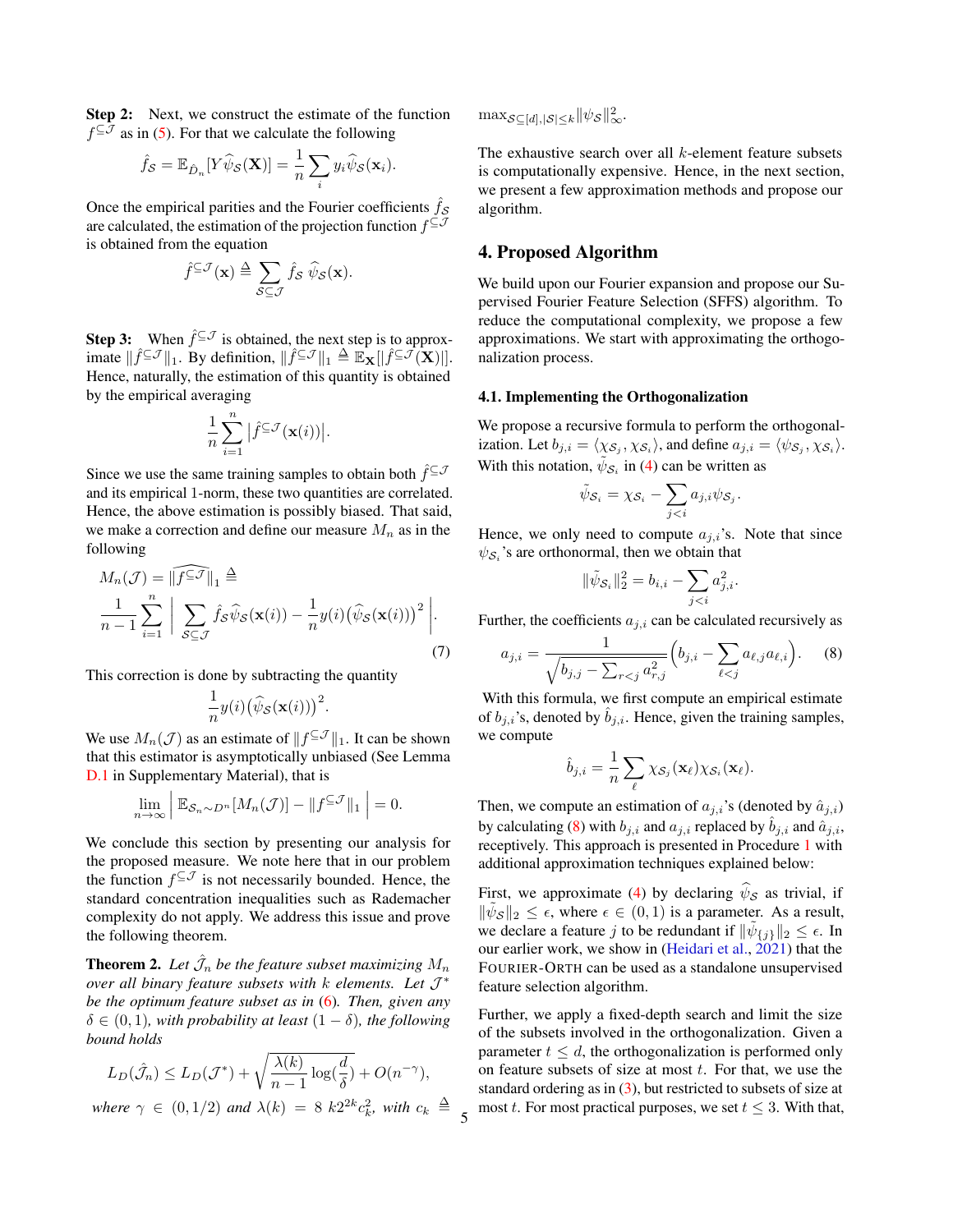the search space is reduced to  $\binom{d}{t}$ . Further, this limitation is sufficient when the dependencies across the features are bounded to at most t features.

<span id="page-5-0"></span>Procedure 1 FOURIER-ORTH

- 1: Input: *n* training samples  $x_i \in \mathbb{R}^d$ , depth parameter  $t \leq d$ , and redundancy threshold  $\epsilon \in (0, 1)$
- 2: **Output:** Features' measures norm $(j)$ ,  $j = 1, 2, \dots d$
- 3: Generate all subsets  $S_i \subseteq [d]$  with size at most t and with the standard ordering as in  $(3)$ .
- 4: Compute the matrix  $\hat{B}$  with elements:

$$
\hat{b}_{j,i} \leftarrow \frac{1}{n} \sum_{l=1}^{n} \Big[ \prod_{u \in \mathcal{S}_j} x_{lu} \prod_{v \in \mathcal{S}_i} x_{lv} \Big].
$$

5: Set  $\hat{\mathbf{A}} \leftarrow \hat{\mathbf{B}}$ 

- 6: for row j of  $\mathbf{\tilde{A}}$  do
- 7: update the *j*th row:  $\hat{\textbf{A}}_{j,*} \leftarrow \hat{\textbf{A}}_{j,*} \sum_{\ell < j} \hat{a}_{\ell,j} \hat{\textbf{A}}_{\ell,*}$
- 8: Compute norm $(\mathcal{S}_j) \leftarrow \sqrt{[\hat{b}_{j,j} \sum_{r < j} \hat{a}_{r,j}^2]^+}$
- 9: if norm $(S_i) \leq \epsilon$  then
- 10: Set the *j*th row of  $\hat{A}$  zero:  $\hat{A}_{j,*} \leftarrow 0$
- 11: else
- 12: Normalize the *j*th row:  $\hat{A}_{j,*} \leftarrow \frac{\hat{A}_{j,*}}{\text{norm}(S)}$ norm $(\mathcal{S}_j)$
- 13: end if
- 14: end for
- 15: Declare all  $j \in [d]$  with norm $(j) \geq \epsilon$  as non-redundant.

For large dimensional datasets, we can further reduce the complexity by partitioning the features. We randomly partition the features into multiple groups of approximately equal size (say  $m$  features each). Then, we perform Procedure [1](#page-5-0) on each group and remove the redundant features within it. With this approach, the computational complexity with depth parameter t and group size m is  $O(n\frac{d}{m}m^{2t})$ . The parameters  $m$  and  $t$  are chosen depending on the limitations on running time. These parameters are typically chosen independently of the size of the dataset. For instance, we choose  $t \leq 3$  and  $m = 40$  for our numerical results. Therefore, we obtain a complexity linear in the size of the dataset.

As for interpretability, FOURIER-ORTH not only removes redundant features but also extracts the equations describing such redundancies through the matrix  $A$ . This property gives important information about the redundancy structure of the dataset.

#### 4.2. Feature Selection Algorithm

In this part of the paper, we combine FOURIER-ORTH (Pro-cedure [1](#page-5-0) with the feature subset measure  $M_n$  as in [\(7\)](#page-4-3) and present our feature selection algorithm. We first perform FOURIER-ORTH to remove the redundant features and then apply  $M_n$  on the subsets of the remaining  $d$  features to select one with the highest score.

The measure  $M_n$  captures the joint effect of the candidate feature subsets. However, to further reduce the running time, we use a fixed-depth search. Instead of searching over all  $k$ -element feature subsets, we choose to search over all  $t$ element subsets (say  $t = 3$ ). For that, we calculate  $M_n(\mathcal{T})$ for all  $t$  element feature subsets. Next, we rank these subsets in descending order based on  $M_n$ . Then, starting from the top, we take the union of  $\mathcal T$ 's to obtain a k-element feature subset. With this approach, we present Algorithm [1.](#page-5-0) Note that with  $t = 1$ , our search algorithm reduces to a featureranking method. On the other hand, with  $t = k$ , we get the exhaustive search over feature subsets of size k.

Algorithm 1 Supervised Fourier Feature Selection (SFFS)

- 1: **Input:** *n* training samples  $(\mathbf{x}_i, y_i)$ , desired number of features k, and the depth parameter  $t \leq k$
- 2: **Output:** Feature subset  $\hat{\mathcal{J}}_n$
- 3: Run FOURIER-ORTH $(t)$  to get the non-trivial parities and non-redundant features.
- 4: Construct all *t*-element subsets  $T$  of the non-redundant features.
- 5: Rank all subsets  $T$  according to  $M_n$  as in [\(7\)](#page-4-3).
- 6: If  $\mathcal{T}_i$  are the subsets in the descending order, set  $\hat{\mathcal{J}}_n =$  $\bigcup_{i=1}^r \mathcal{T}_i$ , where r chosen such that the union has k different elements.
- 7: Return  $\hat{\mathcal{J}}_n$

Therefore, the computational complexity of SFFS algorithm without FOURIER-ORTH and for a fixed parameter t is  $O(n\tilde{d}^t)$ , where  $\tilde{d}$  is the number of non-trivial features declared from the orthogonalization (Procedure [1\)](#page-5-0). Our numerical results verifies that usually  $d$  is much smaller than d, see Table [2.](#page-7-0) As a result, with FOURIER-ORTH the overall computational complexity of SFFS is  $O(nd + n\tilde{d}^t)$ , that is dominated by  $O(nd)$  for large datasets.

### <span id="page-5-1"></span>5. Related Works

The literature in this area is extensive. Thus, we only can point out some of the best known and most relevant results.

The standard Fourier expansion on the Boolean cube has been central in a wide range of applications such as computational learning theory [\(Linial et al.,](#page-9-9) [1993;](#page-9-9) [Mossel et al.,](#page-9-10) [2003;](#page-9-10) [2004;](#page-10-9) [Blais et al.,](#page-9-13) [2010;](#page-9-13) [Heidari et al.,](#page-9-11) [2019\)](#page-9-11), noise sensitivity [\(O'Donnell,](#page-10-6) [2014;](#page-10-6) [Kalai,](#page-9-14) [2005\)](#page-9-14), informationtheoretic problems [\(Courtade & Kumar,](#page-9-15) [2014;](#page-9-15) [Heidari et al.,](#page-9-12) [2021\)](#page-9-12), and other applications [\(Aghazadeh et al.,](#page-8-0) [2020\)](#page-8-0). We note that there are other forms of orthogonal decomposition, including the Hoeffding-Sobel decomposition [\(Hoeffding,](#page-9-16) [1948;](#page-9-16) [Sobol,](#page-10-10) [1993;](#page-10-10) [Chastaing et al.,](#page-9-17) [2012\)](#page-9-17) and its generalization [\(Chastaing et al.,](#page-9-17) [2012\)](#page-9-17). However, such decompositions are basis-free. Our Fourier expansion is defined by  $6$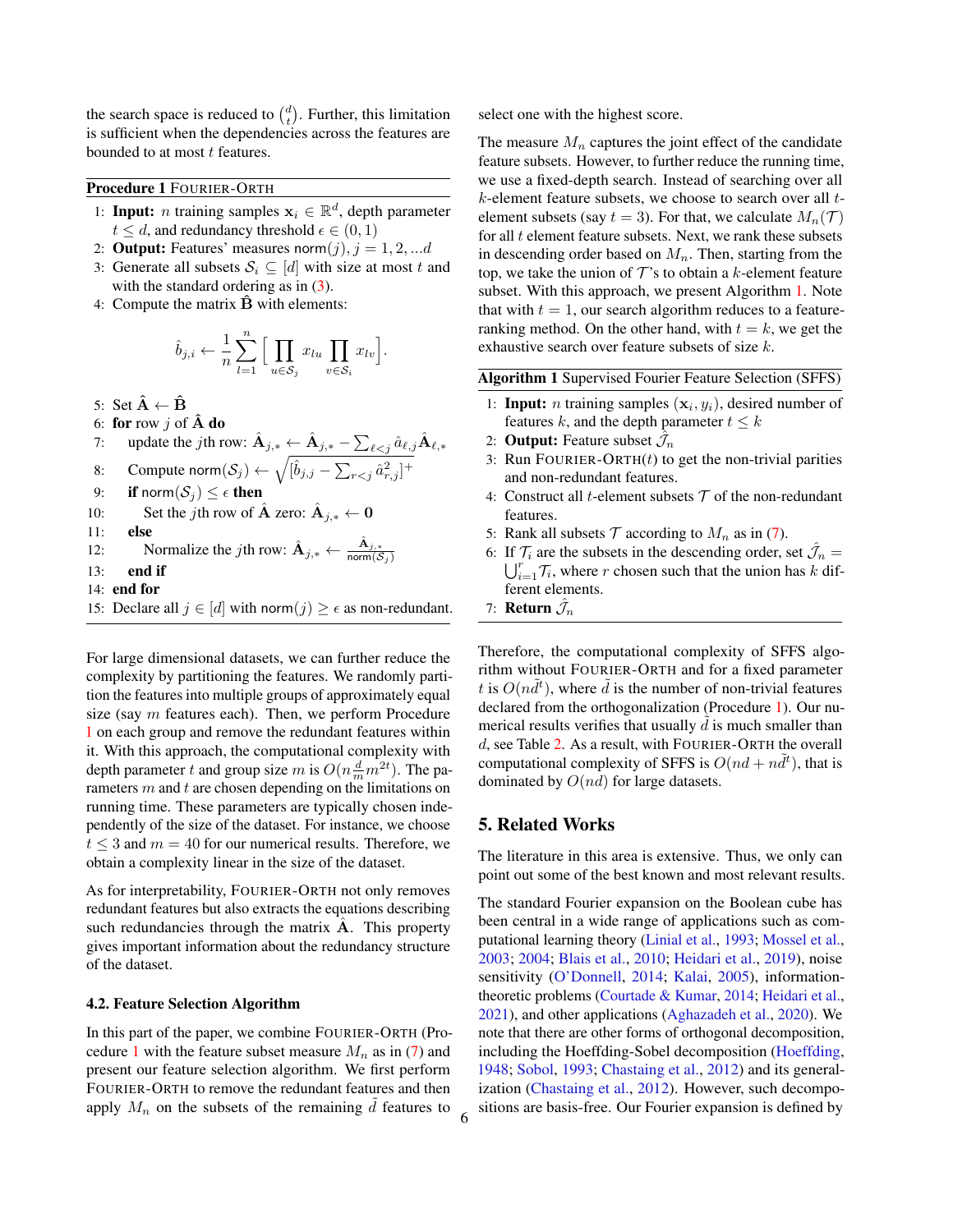constructing a set of *orthonormal* basis functions, which makes it suitable for feature selection.

Feature selection methods are usually classified into three main groups: wrappers, filter, and embedded [\(Guyon & Elis](#page-9-0)[seeff,](#page-9-0) [2003;](#page-9-0) [Yamada et al.,](#page-10-11) [2020a\)](#page-10-11). In the wrapper method, the feature subsets are evaluated directly by an induction algorithm. In embedded methods, feature selection is performed during the training process of the given learning algorithm (see [\(Yamada et al.,](#page-10-5) [2020b\)](#page-10-5) and references therein). However, such approaches are usually computationally expensive and, hence, prohibitive in large datasets. An alternative solution is the *filter* approach in which an intermediate measure, independent of the induction learning algorithm, is used to evaluate the feature subsets. Filter methods are preferred as they are computationally more efficient and relatively robust against overfitting. The challenge in this area that remains open is to design a computationally efficient measure that is provably related to the generalization loss.

Several measures has been introduced in the literature. Wellknown criteria for feature selection can be grouped into similarity-based measures (e.g., Pearson correlation, Fisher Score), information-theoretic measures (Vergara  $&$  Estévez, [2014;](#page-10-2) [Koller & Sahami,](#page-9-5) [1996;](#page-9-5) [Yu & Liu,](#page-10-3) [2004;](#page-10-3) [Battiti,](#page-9-6) [1994;](#page-9-6) [Peng et al.,](#page-10-4) [2005\)](#page-10-4), and Kernel-based measures [\(Gretton et al.,](#page-9-2) [2005;](#page-9-2) [Chen et al.,](#page-9-3) [2017;](#page-9-3) [Wei et al.,](#page-10-1) [2016\)](#page-10-1). Although correlation criteria are computationally more efficient, they usually are not able to detect *nonlinear* dependencies in featureslabel relations. Methods based on kernels can detect the nonlinear dependencies. However, the computational complexity of computing a kernel grows super linearly, if not quadratic, with the number of the samples [\(Cesa-Bianchi](#page-9-4) [et al.,](#page-9-4) [2015\)](#page-9-4). Mutual Information (MI) criteria, on the other hand, can detect nonlinear dependencies with lower computational complexity [\(Battiti,](#page-9-6) [1994\)](#page-9-6). In addition, mutual information can be used to bound the Bayes misclassification rate [\(Feder & Merhav,](#page-9-18) [1994;](#page-9-18) [Cover & Thomas,](#page-9-19) [2006\)](#page-9-19). However, estimating multi-variate mutual information is known to be a difficult task with high sample complexity.

In the unsupervised settings, some recent approaches worth mentioning are pseudo-label based and spectral/manifold based. Methods in the first approach attempt to generate pseudo-labels via clustering [\(Li et al.,](#page-9-20) [2012;](#page-9-20) [Yang et al.,](#page-10-12) [2011\)](#page-10-12). The second approach usually assumes linear dependencies among the feature [\(Feng et al.,](#page-9-21) [2019;](#page-9-21) [Arai et al.,](#page-9-22) [2016;](#page-9-22) [Derezinski et al.,](#page-9-23) [2020\)](#page-9-23).

# <span id="page-6-0"></span>6. Numerical Experiments

In this section, we present our numerical results and compare the performance of our SFFS algorithm with several

well-known methods for supervised feature selection<sup>[1](#page-6-1)</sup>.

We test the algorithms on synthetic and real-world datasets as given in Table [1.](#page-7-1) The real-world datasets are benchmarks and taken from [\(Li et al.,](#page-9-1) [2018\)](#page-9-1) and the UCI repository [\(Dua](#page-9-24) [& Graff,](#page-9-24) [2017\)](#page-9-24). The synthetic datasets are described in the following.

Synthetic datasets: We generate two synthetic datasets (called E1 and E2) to test the ability of feature selection algorithms on capturing nonlinear feature-label dependencies. Each dataset consists of 1000 samples each having 20 features distributed according to uniform distribution over  $\{-1, 1\}^{20}$  for E1 and  $N(0, I_{20})$  for E2. The label is a function of only  $(X_1, X_2, ..., X_6)$ . We generate the labeling function randomly and independently of the algorithms. To control the level of the nonlinearity of this function, we generate it according to an Erlang distribution described in Section [E](#page-5-1) of Supplementary Material.

### 6.1. Performance of FOURIER-ORTH Procedure

We start with the numerical results for the FOURIER-ORTH procedure. Table [2](#page-7-0) shows the number of non-redundant features  $(d)$  declared by Procedure [1](#page-5-0) and compares it with d, the original number of features in the datasets. This table confirms that  $d$  is usually much smaller than  $d$  for large datasets, implying that many of the features are redundant according to the Fourier expansion.

#### 6.2. Comparisons of the Feature Selection Algorithms

Next, we present our comparison of the feature selection algorithms in terms of the classification accuracy. We use SFFS algorithm (with  $t = 1, 2$ ) and compare it with the bench-marking algorithms such as ReliefF [\(Kira & Rendell,](#page-9-8) [1992\)](#page-9-8), mRMR [\(Peng et al.,](#page-10-4) [2005\)](#page-10-4), MI [\(Kraskov et al.,](#page-9-7) [2011\)](#page-9-7), RFS [\(Nie et al.,](#page-10-8) [2010\)](#page-10-8), and CCM [\(Chen et al.,](#page-9-3)  $2017$  $2017$ )<sup>2</sup>.

Figure [1](#page-7-2) shows the average classification accuracy for various numbers of selected features  $(k)$ . The experiments employ 5-fold cross-validation with feature selection and the support vector machine (SVM) classifier with radial basis function as a kernel. The implementation details are given in the Supplementary Material.

For real-world datasets, as Figure [2](#page-7-3) shows, we obtain consistently good results in all the datasets and leading in some ranges of  $k$ . The compared algorithms perform well only in some of the datasets, while our algorithms have reliable, steady performance in all the cases. For instance, we observe a dominant performance by our SFFS in the

<span id="page-6-1"></span><sup>&</sup>lt;sup>1</sup>The source codes are available at [https://github.com/jithin-k](https://github.com/jithin-k-sreedharan/Fourier_feature_selection)[sreedharan/Fourier](https://github.com/jithin-k-sreedharan/Fourier_feature_selection)\_feature\_selection.

<span id="page-6-2"></span> $2$ We were unable to run CCM for USPS with its author's original implementation.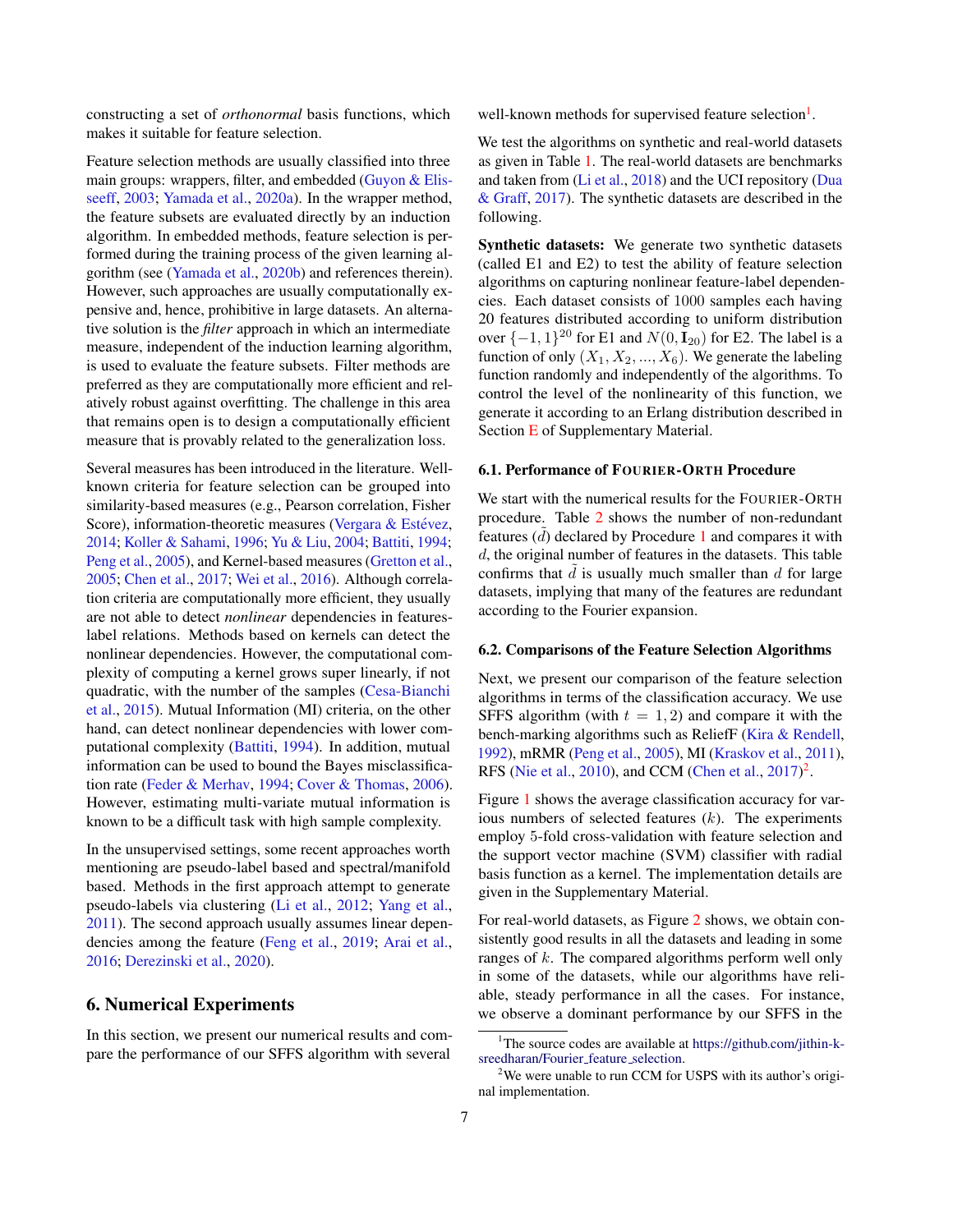Table 1: Properties of the tested datasets.

<span id="page-7-1"></span>

|  |  |                                      |                                |       |      | dataset   E1 E2 USPS Isolet COIL20 Covertype Australian Musk ALLAML |
|--|--|--------------------------------------|--------------------------------|-------|------|---------------------------------------------------------------------|
|  |  |                                      | Features 20 20 256 617 1024 54 | 14    | 166  | 7128                                                                |
|  |  | Samples 1000 1000 9298 1560 1440 581 |                                | 690 — | -467 |                                                                     |

<span id="page-7-2"></span><span id="page-7-0"></span>E1 E2 USPS Isolet COIL20 Covertype Australian Musk ALL AML  $d \begin{array}{|l} \n\begin{array}{ccc|c} \n\end{array} & 20 & 256 & 617 & 1024 & 54 & 14 & 166 & 7128\n\end{array}$  $\tilde{d}$  20 20 93 309 331 34 12 35 39  $\tilde{d}/d$  1 1 0.36 309 0.50 0.63 0.86 0.21 0.005 <sup>100</sup> **USPS** 100 **r** - *r* - *r* - *e* **1** 100 **F2** E2 90 90  $90<sub>1</sub>$ 80 80  $80 - -$ 70 70 **-** - - -70 <del>|</del> + 60  $60F$ 60 50*€* – – 50 5 10 15 20 5 10 15 20 20 40 60 80 100 <sup>100</sup> **Isolet** <sup>80</sup> **Covertype** 90 **FILLION Australian** 88  $75 - 1$ 80 86 F 84  $70 \times T$ 60  $+ 1$  $\lambda$ 82 ⊦--- $65 - 40'$ /--80 78 60 20 20 40 60 80 100 10 20 30 40 2 4 6 8 10 12 14 <sup>100</sup> **ALL AML** <sup>100</sup> **COIL20** <sup>95</sup> **Musk** 90 95  $95 \blacktriangleright$ 85 90 90 <del>[/</del> - -85 80 85 80 75 80 75 70 75 65 70 70 └── 20 40 60 80 100 0 20 40 60 80 100 20 40 60 80 100  $\blacksquare$  SFFS t= 1  $\blacksquare$  SFFS t= 2  $\blacksquare$  SFFS t= 3  $\blacksquare$  mRMR  $\blacksquare$  reliefF  $\blacksquare$  MI  $\blacksquare$  RFS  $\blacksquare$  CCM

Table 2: Number of non-trivial features  $(\tilde{d})$ .

Figure 1: Classification accuracy (vertical axis) versus the number of selected features  $k$  (horizontal axis). There are overlaps between SFFS( $t = 3$ ) with ReliefF and SFFS( $t = 1$ ) with MI for the E1 and E2 datasets. Also SFFS( $t = 1$ ) overlaps with  $SFFS(t = 2)$  for USPS and Musk datasets.

<span id="page-7-3"></span>

Figure 2: The effect of the depth parameter  $t$  in the performance of SFFS algorithm. The figure shows classification accuracy (vertical axis) versus different values of t for the ALL AML, Covertype, and Australian datasets.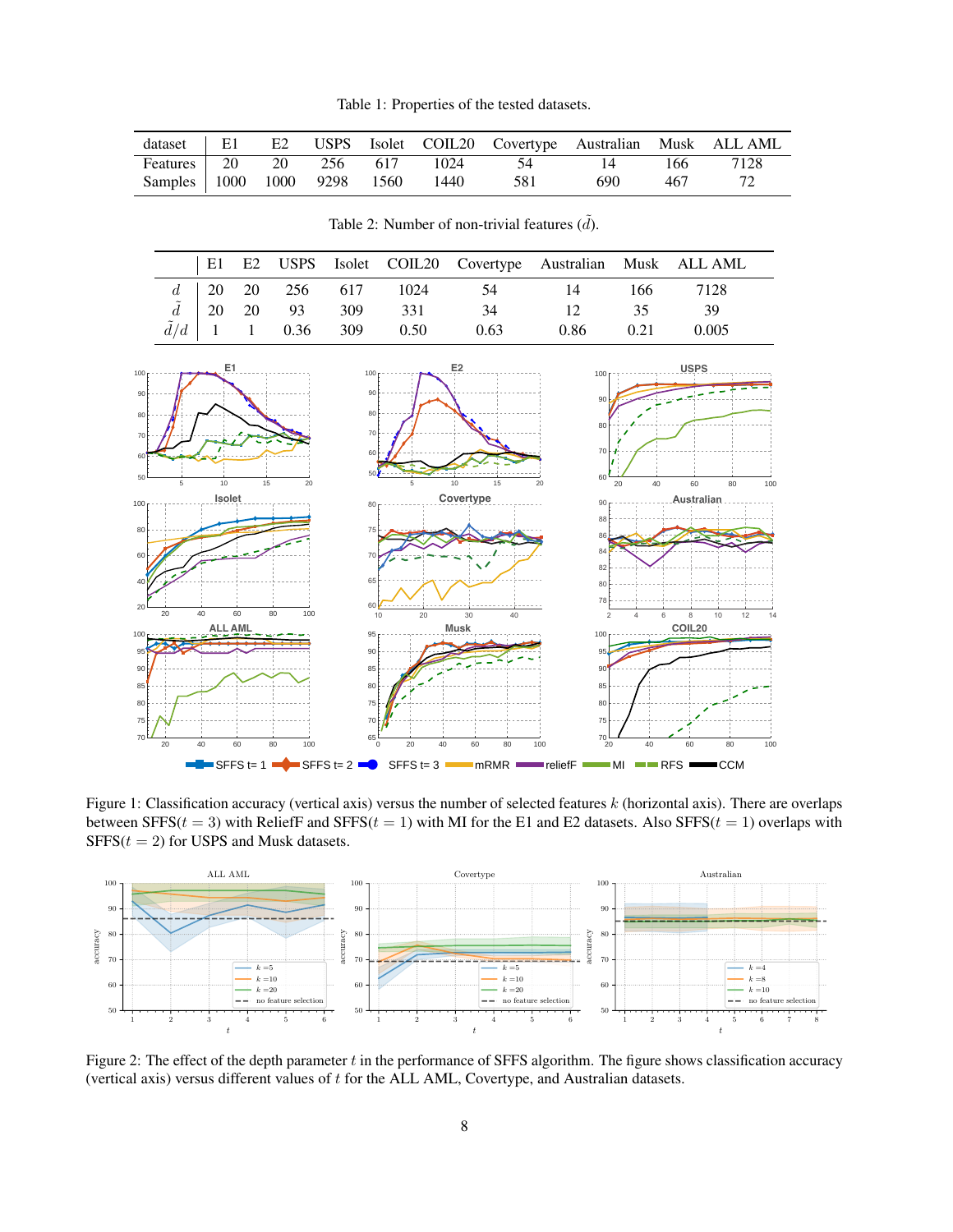<span id="page-8-1"></span>Table 3: Comparison of running times for the tested feature selection algorithms. The numbers are in seconds.

|              | Covertype | Australian     | Musk           | ALL_AML | <b>USPS</b> | Isolet | COIL <sub>20</sub> |
|--------------|-----------|----------------|----------------|---------|-------------|--------|--------------------|
| SFFS $(t=1)$ | 2.7       | 3.5            | 3.3            | 303     | 298         | 74.26  | 41                 |
| SFFS $(t=2)$ | 3.1       | 3.9            | $\overline{4}$ | 378     | 378         | 74.35  | 65                 |
| <b>RFS</b>   | 6         | $\overline{4}$ | $\overline{2}$ | 447     | 1010        | 58     | 62                 |
| mRMR         | 1.41      | 0.89           | 56             | 300     | 510         | 3585   | 4238               |
| relifF       | 1.33      | 1.88           | 1.3            | 4.35    | 550         | 36.5   | 41.42              |
| MI           | 0.92      | 0.32           | 3.05           | 280     | 172         | 77     | 104                |
| <b>CCM</b>   | 48        | 157            | 159            | 135     |             | 3276   | 3662               |

Isolet dataset for  $k > 40$  and in the USPS dataset for  $k < 50$ . Moreover, in the Musk dataset, we observe a notable performance improvement for  $k \in [25, 50]$ . Note that  $SFFS(t = 1)$  and  $SFFS(t = 2)$  are overlapping in the USPS and Musk datasets for many values of  $k$ . Also, there are overlaps between  $SFFS(t = 3)$  with ReliefF and and SFFS( $t = 1$ ) with MI for the E1 and E2 datasets.

We also run SFFS with  $t = 3$  on the synthetic datasets E1 and E2. As explained before, in E1 and E2, there are no redundant features, and there are only six relevant features. This is verified in Figure [1,](#page-7-2) where the maximum accuracy (100%) is obtained using SFFS at around  $k = 6$ . This observation also implies that SFFS detects all irrelevant features in these datasets. Further, we observe a significant performance gap between our approach and the other algorithms except for ReliefF. The low accuracy of other algorithms (below 60% in E2) suggests their failure to find the relevant features in these datasets. We believe this is due to the highly nonlinear feature-label relations in such datasets imposed by the Erlang distribution in our construction. In general, we do not see any reason for not having high nonlinearity in the real data sets. This observation calls for more sophisticated approaches in feature selection to address highly nonlinear relations.

#### 6.3. Effect of the Depth Parameter  $t$

Next, we analyze the effect of the depth parameter  $(t)$  on the algorithm's performance. For that, we fix  $k$  and run the SFFS algorithm with different values of t on the ALL AML, Covertype, and Australian datasets.

Figure [2](#page-7-3) presents the resulted classification accuracy versus t for various values of the number of selected features. It is observed that the performance of SFFS is relatively unchanged for large values of  $t$ . This observation suggests that low values of  $t$  are sufficient to get a satisfactory performance for real datasets. However, it is expected that one could find/design a dataset for which larger values of t are required to get a higher accuracy for SFFS.

We also note that in some cases as  $t$  increases, the performance drops because the high value of  $t$  demands more

number of samples. The reason is that there are more Fourier coefficients to estimate.

#### 6.4. Comparison of Running Times

Lastly, in Table [3,](#page-8-1) we compare the running time of SFFS with other algorithms and on the datasets we tested. For the existing algorithms, the implementations are taken from [\(Li](#page-9-1) [et al.,](#page-9-1) [2018\)](#page-9-1) and correspond to the original implementations, except for mRMR and CCM, where we used the optimized implementations from the authors.

# 7. Conclusion

In this work, we proposed a Fourier-based approach for feature selection. First, we presented a Gram-Schmidt orthogonalization using which we developed a Fourier expansion for functions of correlated binary random variables. We characterized the optimal feature subset and the minimum misclassification accuracy in the Fourier domain. Then, we proposed a measure for selecting subsets of features. The measure is an empirical estimate of the minimum misclassification probability in the Fourier domain. We proved that this measure finds asymptotically optimal feature subsets in binary settings. Further, we propose an algorithm (SFFS) for feature selection based on this measure and the orthogonalization. Lastly, we numerically analyzed the SFFS algorithm and showed performance improvements compared to several well-known feature selection algorithms.

# Acknowledgements

We thank all the reviewers for a thorough reading of our paper and many valuable comments. This work was supported in part by NSF Center on Science of Information Grants CCF-0939370 and NSF Grants CCF-1524312, CCF-2006440, CCF-2007238, and Google Research Award.

### References

<span id="page-8-0"></span>Aghazadeh, A., Ocal, O., and Ramchandran, K. CRISPRL and: Interpretable large-scale inference of DNA repair landscape based on a spectral approach. *Bioinformatics*,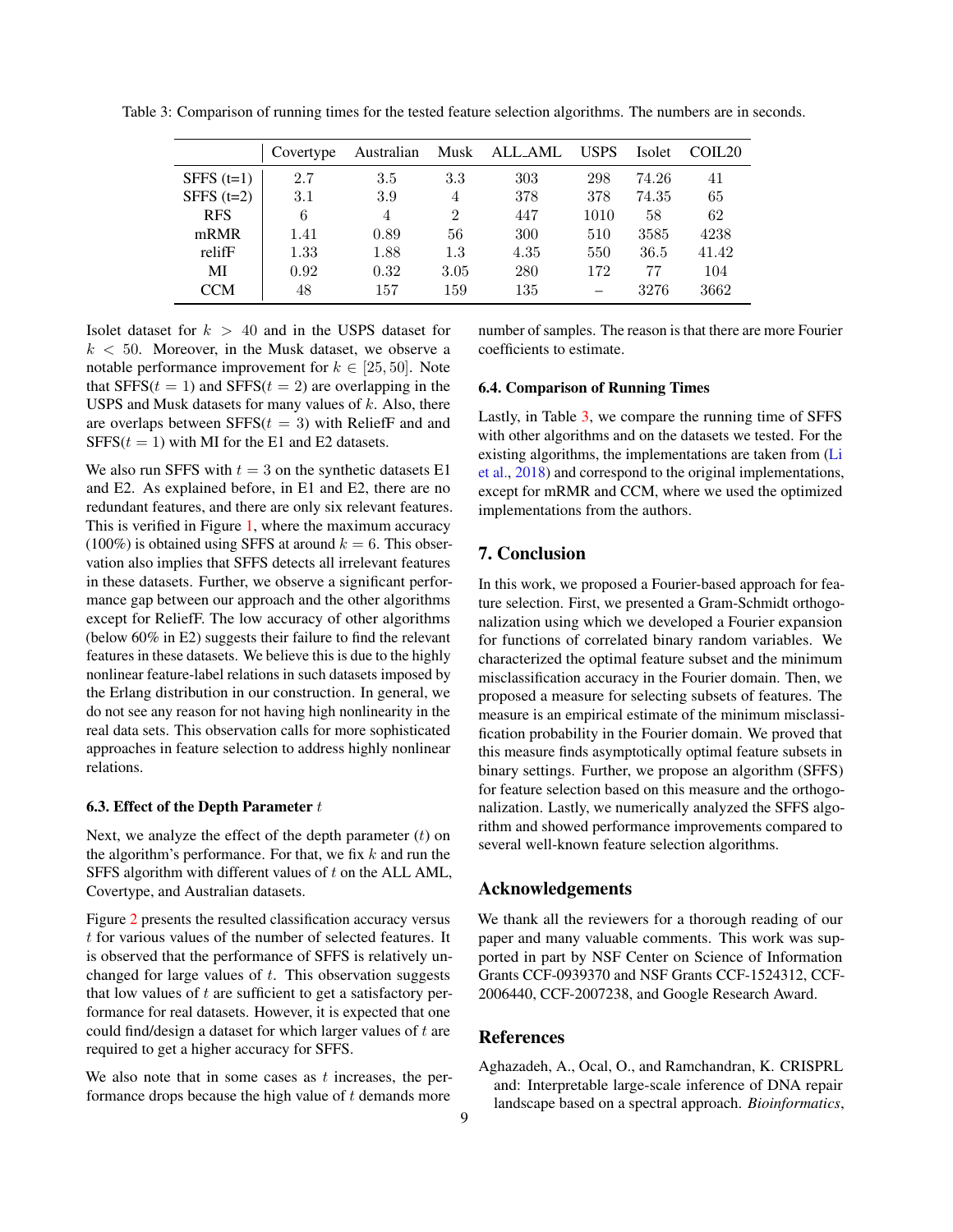36(Supplement 1):i560–i568, jul 2020. doi: 10.1093/ bioinformatics/btaa505.

- <span id="page-9-22"></span>Arai, H., Maung, C., Xu, K., and Schweitzer, H. Unsupervised feature selection by heuristic search with provable bounds on suboptimality. In *Proceedings of the Thirtieth AAAI conference on Artificial Intelligence*, pp. 666–672, 2016.
- <span id="page-9-6"></span>Battiti, R. Using mutual information for selecting features in supervised neural net learning. *IEEE Transactions on Neural Networks*, 5(4):537–550, July 1994. doi: 10.1109/ 72.298224.
- <span id="page-9-13"></span>Blais, E., O'Donnell, R., and Wimmer, K. Polynomial regression under arbitrary product distributions. *Machine learning*, 80(2-3):273–294, 2010.
- <span id="page-9-4"></span>Cesa-Bianchi, N., Mansour, Y., and Shamir, O. On the complexity of learning with kernels. In *Conference on Learning Theory*, pp. 297–325, 2015.
- <span id="page-9-17"></span>Chastaing, G., Gamboa, F., Prieur, C., et al. Generalized hoeffding-sobol decomposition for dependent variablesapplication to sensitivity analysis. *Electronic Journal of Statistics*, 6:2420–2448, 2012.
- <span id="page-9-3"></span>Chen, J., Stern, M., Wainwright, M. J., and Jordan, M. I. Kernel feature selection via conditional covariance minimization. In *Advances in Neural Information Processing Systems*, pp. 6946–6955, 2017.
- <span id="page-9-15"></span>Courtade, T. A. and Kumar, G. R. Which Boolean functions maximize mutual information on noisy inputs? *IEEE Trans. Inf. Theory*, 60(8):4515–4525, 2014.
- <span id="page-9-19"></span>Cover, T. M. and Thomas, J. A. *Elements of information theory*. Wiley-Interscience, 2006.
- <span id="page-9-23"></span>Derezinski, M., Khanna, R., and Mahoney, M. W. Improved guarantees and a multiple-descent curve for column subset selection and the nystrom method. *Advances in Neural Information Processing Systems*, 33, 2020.
- <span id="page-9-24"></span>Dua, D. and Graff, C. UCI machine learning repository, 2017. URL <http://archive.ics.uci.edu/ml>.
- <span id="page-9-18"></span>Feder, M. and Merhav, N. Relations between entropy and error probability. *IEEE Transactions on Information Theory*, 40(1):259–266, 1994. doi: 10.1109/18.272494.
- <span id="page-9-21"></span>Feng, C., Qian, C., and Tang, K. Unsupervised feature selection by pareto optimization. In *Proceedings of the AAAI Conference on Artificial Intelligence*, volume 33, pp. 3534–3541, 2019.
- <span id="page-9-2"></span>Gretton, A., Bousquet, O., Smola, A., and Schölkopf, B. Measuring statistical dependence with hilbert-schmidt 10

norms. In *Lecture Notes in Computer Science*, pp. 63– 77. Springer Berlin Heidelberg, 2005. doi: 10.1007/ 11564089 7.

- <span id="page-9-0"></span>Guyon, I. and Elisseeff, A. An introduction to variable and feature selection. *Journal of machine learning research*, 3(Mar):1157–1182, 2003.
- <span id="page-9-11"></span>Heidari, M., Pradhan, S. S., and Venkataramanan, R. Boolean functions with biased inputs: Approximation and noise sensitivity. In *Proc. IEEE Int. Symp. Information Theory (ISIT)*, pp. 1192–1196, July 2019. doi: 10.1109/ISIT.2019.8849233.
- <span id="page-9-12"></span>Heidari, M., Sreedharan, J. K., Shamir, G., and Szpankowski, W. Information sufficiency via fourier expansion. In *Proc. IEEE Int. Symp. Information Theory (ISIT)*, 2021.
- <span id="page-9-16"></span>Hoeffding, W. A class of statistics with asymptotically normal distribution. *The Annals of Mathematical Statistics*, 19(3):293–325, 1948. ISSN 00034851. URL <http://www.jstor.org/stable/2235637>.
- <span id="page-9-14"></span>Kalai, G. Noise sensitivity and chaos in social choice theory. Technical report, Hebrew University, 2005.
- <span id="page-9-8"></span>Kira, K. and Rendell, L. A. The feature selection problem: Traditional methods and a new algorithm. In Swartout, W. R. (ed.), *Proceedings of the 10th National Conference on Artificial Intelligence, San Jose, CA, USA, July 12- 16, 1992*, pp. 129–134. AAAI Press / The MIT Press, 1992. URL [http://www.aaai.org/Library/](http://www.aaai.org/Library/AAAI/1992/aaai92-020.php) [AAAI/1992/aaai92-020.php](http://www.aaai.org/Library/AAAI/1992/aaai92-020.php).
- <span id="page-9-5"></span>Koller, D. and Sahami, M. Toward optimal feature selection. Technical report, Stanford InfoLab, 1996.
- <span id="page-9-7"></span>Kraskov, A., Stögbauer, H., and Grassberger, P. Erratum: Estimating mutual information [phys. rev. e 69, 066138 (2004)]. *Physical Review E*, 83(1):019903, 2011.
- <span id="page-9-1"></span>Li, J., Cheng, K., Wang, S., Morstatter, F., Trevino, R. P., Tang, J., and Liu, H. Feature selection: A data perspective. *ACM Computing Surveys (CSUR)*, 50(6):94, 2018.
- <span id="page-9-20"></span>Li, Z., Yang, Y., Liu, J., Zhou, X., and Lu, H. Unsupervised feature selection using nonnegative spectral analysis. In *Proceedings of the Twenty-Sixth AAAI Conference on Artificial Intelligence*, AAAI'12, pp. 1026–1032. AAAI Press, 2012.
- <span id="page-9-9"></span>Linial, N., Mansour, Y., and Nisan, N. Constant depth circuits, Fourier transform, and learnability. *J. ACM*, 40 (3):607–620, 1993.
- <span id="page-9-10"></span>Mossel, E., O'Donnell, R., and Servedio, R. P. Learning juntas. In *Proc. ACM Symp. on Theory of Computing*, pp. 206–212, 2003.